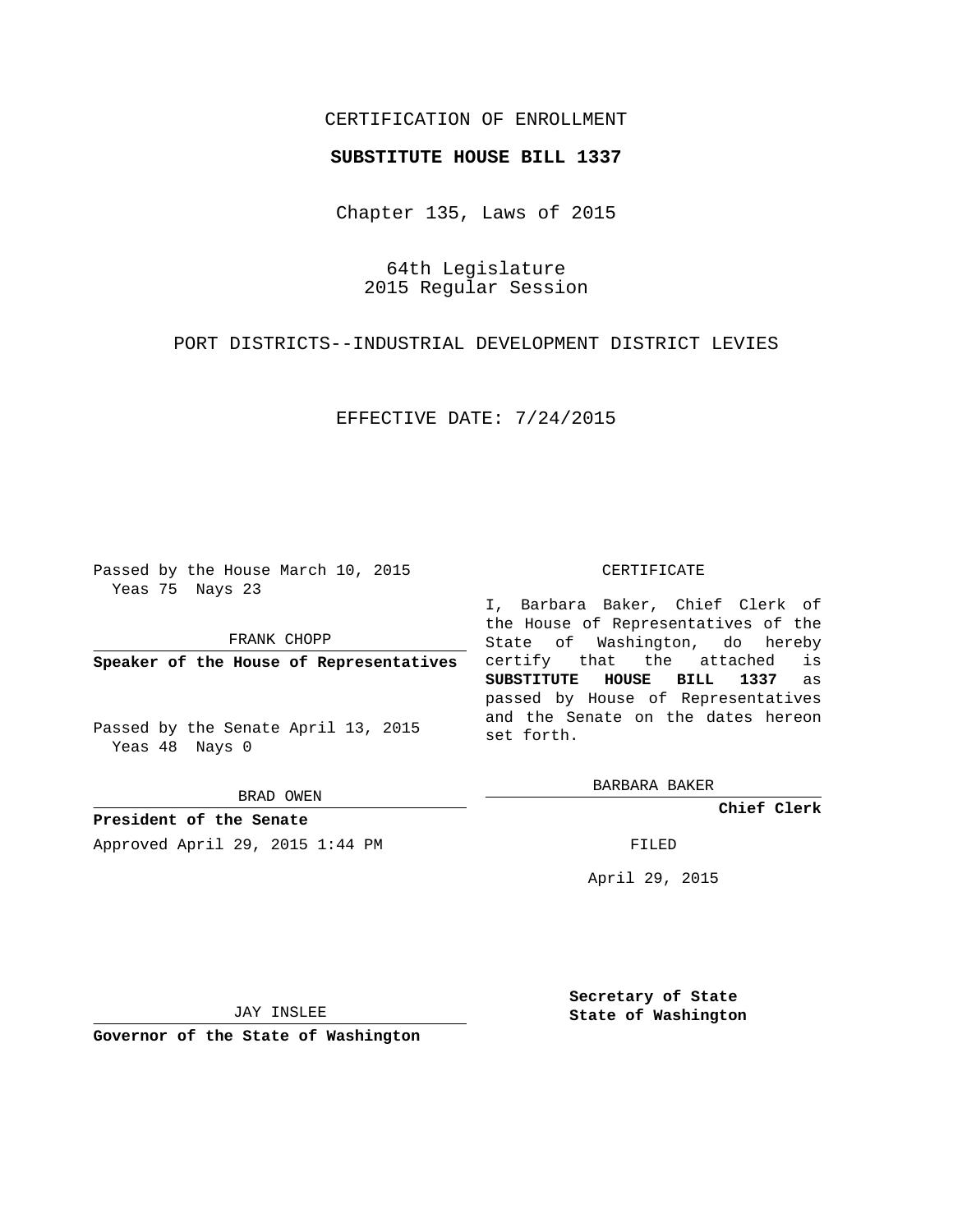## **SUBSTITUTE HOUSE BILL 1337**

Passed Legislature - 2015 Regular Session

**State of Washington 64th Legislature 2015 Regular Session**

**By** House Finance (originally sponsored by Representatives Takko, Nealey, Springer, Zeiger, Tarleton, and Chandler)

READ FIRST TIME 02/27/15.

 AN ACT Relating to increasing the flexibility for industrial development district levies for public port districts; amending RCW 53.25.040; adding a new section to chapter 53.36 RCW; adding a new section to chapter 84.55 RCW; creating new sections; repealing RCW 53.36.100 and 53.36.110; and providing an effective date.

6 BE IT ENACTED BY THE LEGISLATURE OF THE STATE OF WASHINGTON:

7 NEW SECTION. **Sec. 1.** A new section is added to chapter 53.36 8 RCW to read as follows:

9 (1)(a) A port district having adopted a comprehensive scheme of 10 harbor improvements and industrial developments may thereafter raise 11 revenue through:

12 (i) A first multiyear levy period, if it meets the requirements 13 of this subsection  $(1)$ ;

14 (ii) A second multiyear levy period, if it meets the requirements 15 of this subsection (1) and subsection (2) of this section; and

16 (iii) A third multiyear levy period, if it meets the requirements 17 of subsection (3) of this section.

18 (b) First and second multiyear levy periods do not have to be 19 consecutive.

20 (c) First and second multiyear levy periods may not overlap.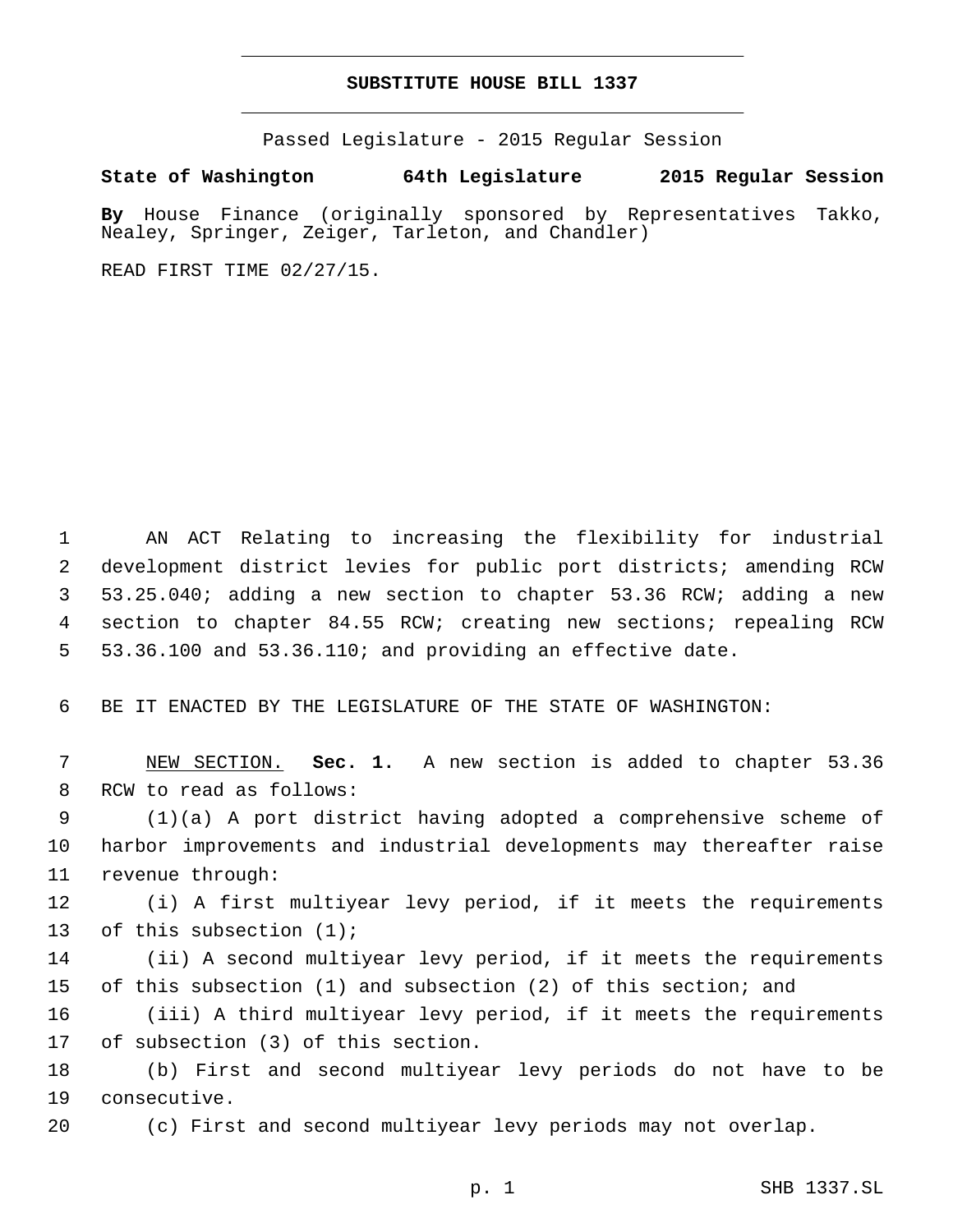(d) The aggregate revenue that may be collected over a first or second multiyear levy period may not exceed the sum of: (i) Two dollars and seventy cents per thousand dollars of assessed value multiplied by the assessed valuation of the taxable property in the port district for taxes collected in the base year; and (ii) the difference of:6

 (A) The maximum allowable amount that could have been collected under RCW 84.55.010 for the first six collection years of the levy 9 period; and

(B) The amount calculated under (d)(i) of this subsection (1).

 (e) The levy rate in any year may not exceed forty-five cents per 12 thousand dollars of assessed value.

 (f) A levy period may not exceed twenty years from the date the 14 initial levy is made in the period.

 (g) A port district must adopt a resolution during the base year approving the use of a first or second multiyear levy period.

 (2) If a port district intends to impose levies over a second multiyear levy period, the port commission must publish notice of this intention, in one or more newspapers of general circulation within the district, by April 1st of the year in which the first levy in the second multiyear levy period is to be made. If within ninety days of the date of publication a petition is filed with the county auditor containing the signatures of eight percent of the number of voters registered and voting in the port district for the office of the governor at the last preceding gubernatorial election, the county auditor must canvass the signatures in the same manner as prescribed in RCW 29A.72.230 and certify their sufficiency to the port commission within two weeks. The proposition to impose levies over a second multiyear levy period must be submitted to the voters of the port district at a special election, called for this purpose, no later than the date on which a primary election would be held under RCW 29A.04.311. The levies may be made in the second multiyear levy period only if approved by a majority of the voters of the port 34 district voting on the proposition.

 (3) In addition, if voters approve a ballot proposition authorizing additional levies by a simple majority vote, a port district located in a county bordering on the Pacific Ocean having adopted a comprehensive scheme of harbor improvements and industrial developments may impose a third levy for a period that may not exceed six years. The levy rate in any year may not exceed forty-five cents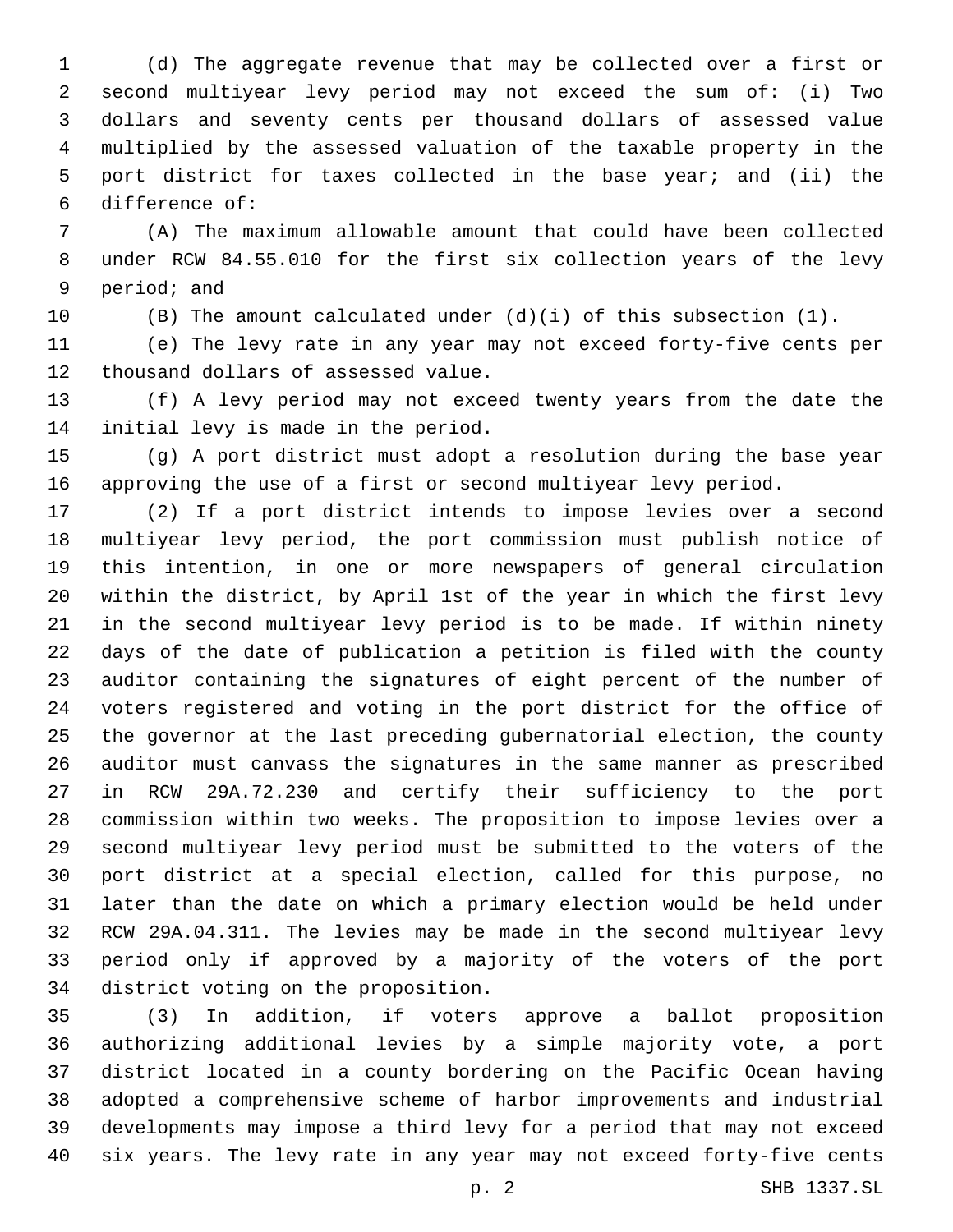per thousand dollars of assessed value. Except for the initial levy in the third levy period, RCW 84.55.010 applies to the tax authorized 3 in this subsection.

 (4) The levy of such taxes under this section is authorized notwithstanding the provisions of RCW 84.52.043 and 84.52.050. The revenues derived from levies made under this section not expended in the year in which the levies are made may be paid into a fund for future use in carrying out the powers granted under chapter 53.25 RCW, which fund may be accumulated and carried over from year to year, with the right to continue to levy the taxes provided for under 11 this section for the purposes herein authorized.

 (5) In the event a levy authorized in this section produces revenue in excess of the requirements to complete the projects of a port district then provided for in its comprehensive scheme of harbor improvements and industrial developments or amendments thereto, the excess must be used solely for the retirement of general obligation 17 bonded indebtedness.

 (6)(a) Except as otherwise provided in this subsection, a port district that has levied the tax authorized under RCW 53.36.100 may 20 not levy a tax authorized under this section.

 (b) A port district that levied the tax authorized under RCW 53.36.100 for taxes collected in 2015 as part of the initial six-year period may levy the tax authorized under this section for a second and third multiyear levy period in accordance with this section after the initial six-year levy period under RCW 53.36.100.

 (c) A port district that levied the tax authorized under RCW 53.36.100 for taxes collected in 2015 as part of the second six-year period may levy the tax authorized under this section for a third multiyear levy period in accordance with this section after the 30 second six-year levy period under RCW 53.36.100.

 (d) A port district that did not levy the tax authorized under RCW 53.36.100 for taxes collected in 2015 but has previously levied a tax under RCW 53.36.100 for only the initial six-year period may impose levies in accordance with this section for a second and third 35 multiyear levy period.

 (e) A port district that did not levy the tax authorized under RCW 53.36.100 for taxes collected in 2015 but has previously levied a tax under RCW 53.36.100 for the initial and second six-year periods may impose levies in accordance with this section for a third 40 multiyear levy period.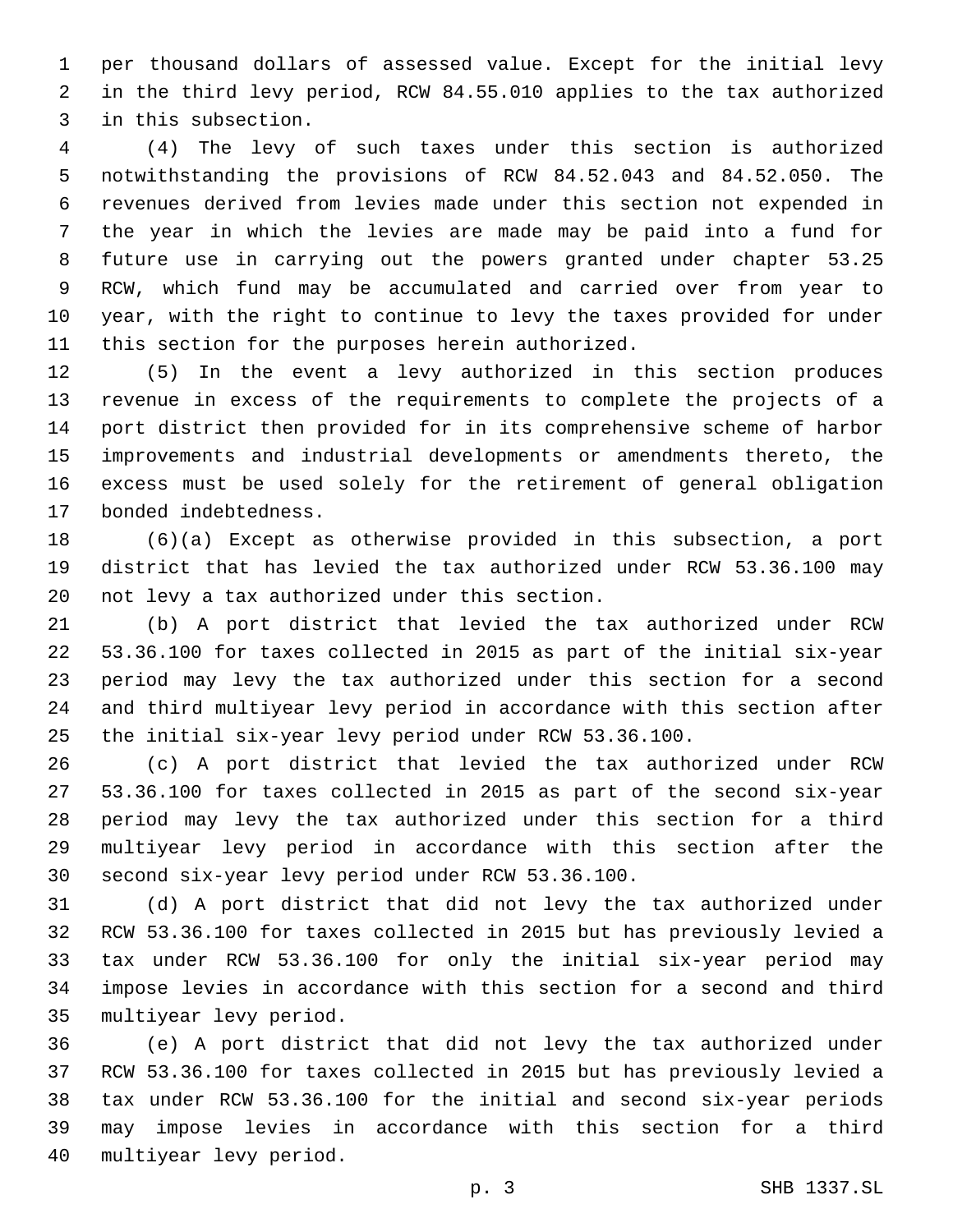1 (7) For the purposes of this section, "base year" means the year 2 prior to the first collection year in a first or second multiyear 3 levy period.

4 **Sec. 2.** RCW 53.25.040 and 1989 c 167 s 1 are each amended to 5 read as follows:

 (1) A port commission may, after a public hearing thereon, of 7 which at least ten days' notice ((shall)) must be published in a newspaper of general circulation in the port district, create industrial development districts within the district and define the boundaries thereof, if it finds that the creation of the industrial development district is proper and desirable in establishing and developing a system of harbor improvements and industrial development 13 in the port district.

 (2)(a) The boundaries of an industrial development district created by subsection (1) of this section may be revised from time to time by resolution of the port commission, to delete land area therefrom, if the land area to be deleted was acquired by the port district with its own funds or by gift or transfer other than 19 pursuant to RCW 53.25.050 or 53.25.060.

20 (b) As to any land area to be deleted under this subsection that 21 was acquired or improved by the port district with funds obtained 22 through RCW 53.36.100 or section 1 of this act, the port district 23 ((shall)) must deposit funds equal to the fair market value of the 24 lands and improvements into the fund for future use described in RCW 25 53.36.100 or section 1 of this act and such funds ((shall be)) are 26 thereafter subject to RCW 53.36.100 or section 1 of this act. The 27 fair market value of the land and improvements ((shall)) must be 28 determined as of the effective date of the port commission action 29 deleting the land from the industrial development district and 30 ((shall)) must be determined by an average of at least two 31 independent appraisals by professionally designated real estate 32 appraisers ((as defined in RCW 74.46.020)) or licensed real estate 33 brokers. The funds ((shall)) must be deposited into the fund for 34 future use described in RCW 53.36.100 within ninety days of the 35 effective date of the port commission action deleting the land area 36 from the industrial district. Land areas deleted from an industrial 37 development district under this subsection  $((shall))$  are not  $((be))$ 38 further subject to the provisions of this chapter. This subsection 39 ((shall apply)) applies to presently existing and future industrial

p. 4 SHB 1337.SL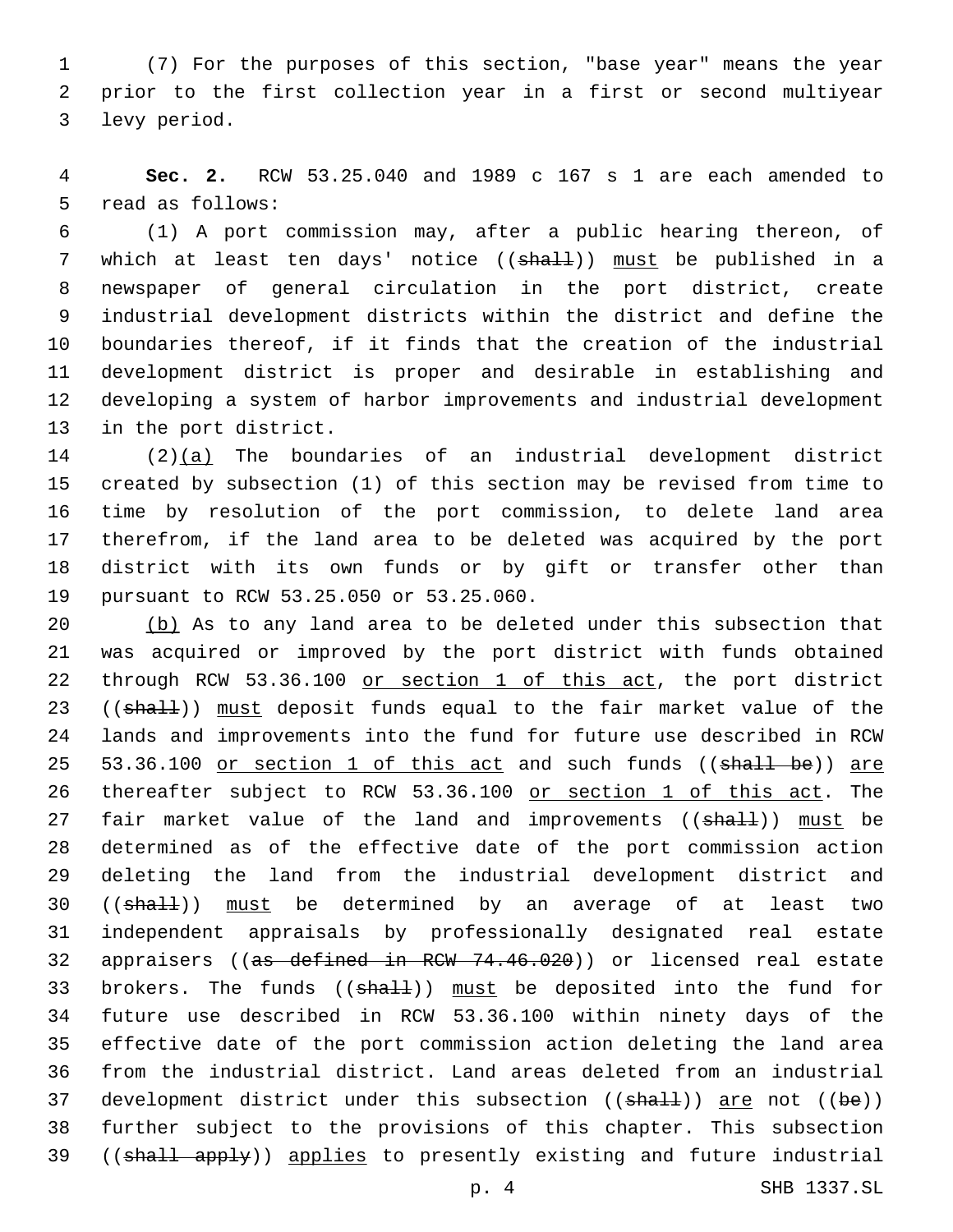development districts. Land areas deleted from an industrial development district under this subsection that were included within such district for less than two years, if the port district acquired the land through condemnation or as a consequence of threatened 5 condemnation, ((shall)) must be offered for sale, for cash, at the appraised price, to the former owner of the property from whom the 7 district obtained title. Such offer (( $\frac{1}{2}$ ) must be made by certified or registered letter to the last known address of the 9 former owner. The letter ((shall)) must include the appraised price of the property and notice that the former owner must respond in writing within thirty days or lose the right to purchase. If this 12 right to purchase is exercised, the sale ((shall)) must be closed by midnight of the sixtieth day, including nonbusiness days, following 14 close of the thirty-day period.

 NEW SECTION. **Sec. 3.** A new section is added to chapter 84.55 16 RCW to read as follows:

 (1) Except as provided in section 1(3) of this act, RCW 84.55.010 does not apply to a levy under section 1 of this act.

 (2) For purposes of applying the provisions of this chapter, a levy by or for a port district under section 1(3) of this act must be treated in the same manner as a separate regular property tax levy 22 made by or for a separate taxing district.

 NEW SECTION. **Sec. 4.** A port district may not levy taxes under RCW 53.36.100 for collection in 2026 and thereafter.

 NEW SECTION. **Sec. 5.** The following acts or parts of acts, as now existing or hereafter amended, are each repealed, effective January 1, 2026:

 (1) RCW 53.36.100 (Levy for industrial development district purposes—Notice—Petition—Election) and 1994 c 278 s 1, 1982 1st ex.s. c 3 s 1, 1979 c 76 s 1, 1973 1st ex.s. c 195 s 58, & 1957 c 265 s 1; and

 (2) RCW 53.36.110 (Levy for industrial development district purposes—Excess funds to be used solely for retirement of general obligations) and 1957 c 265 s 2.34

 NEW SECTION. **Sec. 6.** Section 1 of this act applies to taxes levied for collection in 2016 and thereafter.